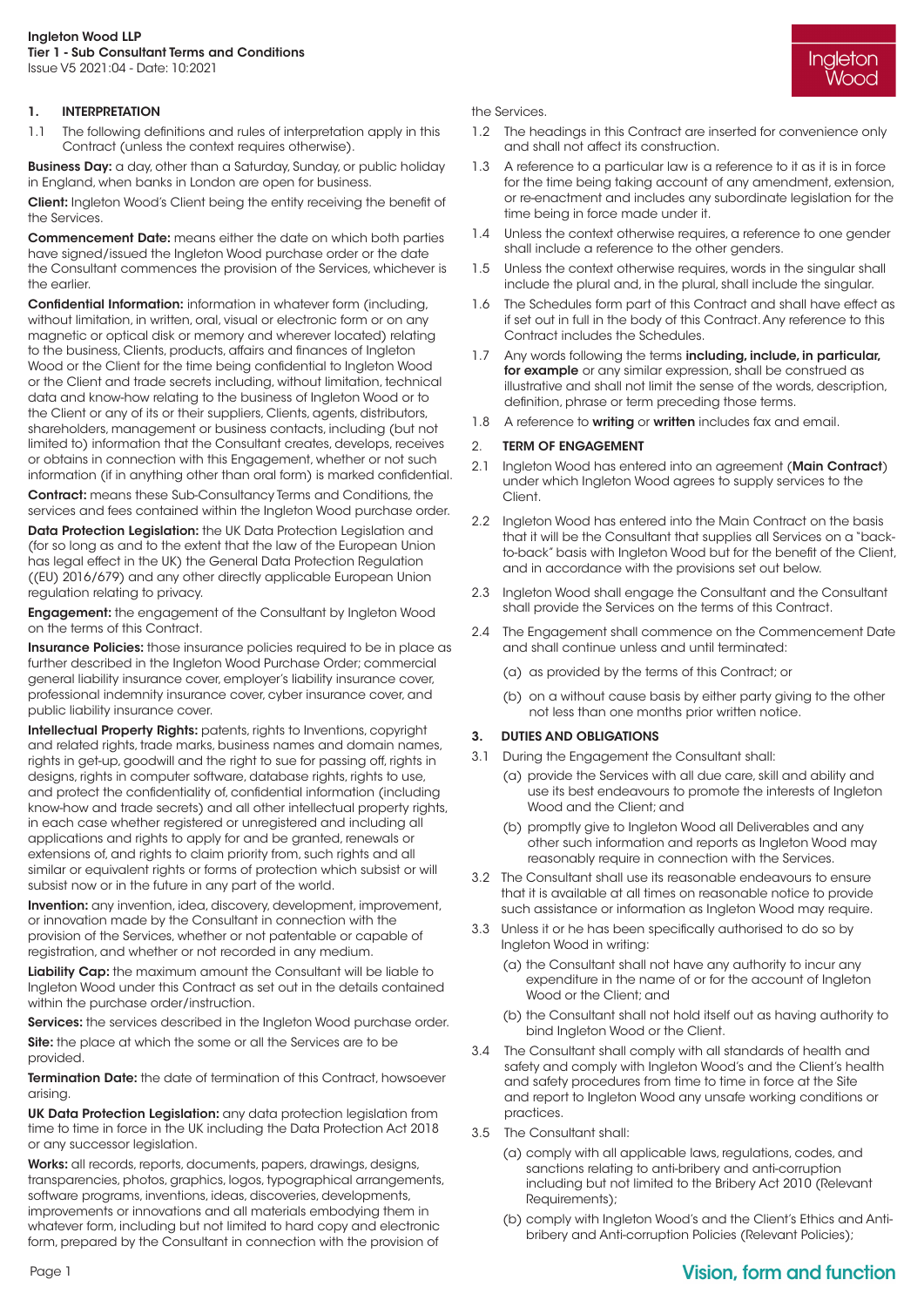- (c) have and shall maintain in place throughout the term of this Contract its own policies and procedures, including but not limited to adequate procedures under the Bribery Act 2010, to ensure compliance with the Relevant Requirements, the Relevant Policies, and will enforce them where appropriate;
- (d) promptly report to Ingleton Wood any request or demand for any undue financial or other advantage of any kind received by the Consultant in connection with the performance of this Contract;
- (e) immediately notify Ingleton Wood if a foreign public official becomes an officer or employee of the Consultant or acquires a direct or indirect interest in the Consultant (and the Consultant warrants that it has no foreign public officials as officers, employees or direct or indirect owners at the date of this Contract);
- (f) ensure that all persons associated with the Consultant or other persons who are performing services in connection with this Contract comply with this clause 3.5; and
- 3.6 Failure to comply with clause 3.5 may result in the immediate termination of this Contract.
- 3.7 For the purpose of clause 3.5, the meaning of adequate procedures and foreign public official and whether a person is associated with another person shall be determined in accordance with section 7(2) of the Bribery Act 2010 (and any guidance issued under section 9 of that Act), section 6(5) and 6(6) of that Act and section 8 of that Act respectively.
- 3.8 The Consultant shall:
	- (a) not engage in any activity, practice or conduct which would constitute either:
		- (i) a UK tax evasion facilitation offence under section 45(1) of the Criminal Finances Act; or
		- (ii) a foreign tax evasion facilitation offence under section 46(1) of the Criminal Finances Act 2017;
	- (b) have and shall maintain in place throughout the term of this Contract such policies and procedures as are reasonable in all the circumstances to prevent the facilitation of tax evasion by another person (including without limitation employees of the Consultant and any Substitute), in accordance with any guidance issued under section 47 of the Criminal Finances Act 2017;
	- (c) promptly report to Ingleton Wood any request or demand received by the Consultant from a third party to facilitate the evasion of tax within the meaning of Part 3 of the Criminal Finances Act 2017 in connection with the performance of this Contract; and
	- (d) ensure that all persons associated with the Consultant or other persons who are performing services in connection with this Contract comply with this clause 3.8.
- 3.9 Failure to comply with clause 3.8 may result in the immediate termination of this Contract.

### 4. FEES

- 4.1 Ingleton Wood shall pay the Consultant the Fees set out in the issued purchase order and as set out in this clause 4.
- 4.2 On the last working day of each month during the Engagement the Consultant shall submit to Ingleton Wood an invoice which gives details of the Services provided and the amount of the Fees payable (plus VAT, if applicable) for the Services during that month.
- 4.3 All Fees payable shall only become due to the Consultant: (a) after Ingleton Wood's receipt of the Consultant's invoice; and (b) as agreed within the payment schedule applicable to the project
- 4.4 If Ingleton Wood receives payment from the Client under the Main Contract in instalments or in line with an agreed schedule, then the Fees shall be calculated and paid on such instalments as they are received by Ingleton Wood.
- 4.5 Ingleton Wood shall be entitled to deduct from the Fees (and any other sums) due to the Consultant any sums that the

Consultant may owe to Ingleton Wood at any time.

4.6 Payment in full or in part of the Fees claimed under clause 4.5 shall be without prejudice to any claims or rights of Ingleton Wood against the Consultant in respect of the provision of the Services.

Ingleton Wood

## 5. OTHER ACTIVITIES

- 5.1 Nothing in this Contract shall prevent the Consultant from being engaged, concerned, or having any financial interest in any capacity in any other business, trade, profession or occupation during the Engagement provided that:
	- (a) such activity does not cause a breach of any of the Consultant's obligations under this Contract;
	- (b) the Consultant shall not engage in any such activity if it relates to a business which is similar to or in any way competitive with the Client's business without the prior written consent of Ingleton Wood; and
	- (c) the Consultant shall give priority to the provision of the Services to Ingleton Wood over any other business activities undertaken by it during the course of the Engagement.

## 6. CONFIDENTIAL INFORMATION

- 6.1 The Consultant acknowledges that in the course of the Engagement it will have access to Confidential Information. The Consultant has therefore agreed to accept the restrictions in this clause 6.
- 6.2 The Consultant shall not (except in the proper course of its or his duties), either during the Engagement or at any time after the Termination Date, use or disclose to any third party (and shall use its best endeavours to prevent the publication and disclosure of) any Confidential Information. This restriction does not apply to:
	- (a) any use or disclosure authorised by Ingleton Wood or required by law; or
	- (b) any information which is already in, or comes into, the public domain otherwise than through the Consultant's unauthorised disclosure.

### 7. DATA PROTECTION

- 7.1 The Consultant and Ingleton Wood acknowledge that for the purposes of the Data Protection Legislation, Ingleton Wood is the data processor on behalf of the Client and the Consultant is a data sub-processor.
- 7.2 The Consultant and Ingleton Wood will comply with the Data Protection Legislation.
- 7.3 The Consultant shall in relation to any Personal Data processed in connection with the Engagement:
	- (a) process that Personal Data only on written instructions of Ingleton Wood or the Client;

(b) keep the Personal Data confidential;

- (c) comply with Ingleton Wood's and the Client's data protection policy;
- (d) comply with Ingleton Wood's and the Client's reasonable instructions with respect to processing Personal Data;
- (e) not transfer any Personal Data outside of the European Economic Area without Ingleton Wood's prior written consent;
- (f) assist Ingleton Wood and the Client in responding to any data subject access request and to ensure compliance with its obligations under the Data Protection Legislation with respect to security, breach notifications, privacy impact assessments and consultations with supervisory authorities or regulators;
- (g) notify Ingleton Wood without undue delay on becoming aware of a Personal Data breach or communication which relates to Ingleton Wood's or Consultant's compliance with the Data Protection Legislation;
- (h) at the written request of Ingleton Wood, delete or return Personal Data and any copies thereof to Ingleton Wood on termination of the Engagement unless required by the Data Protection Legislation to store the Personal Data; and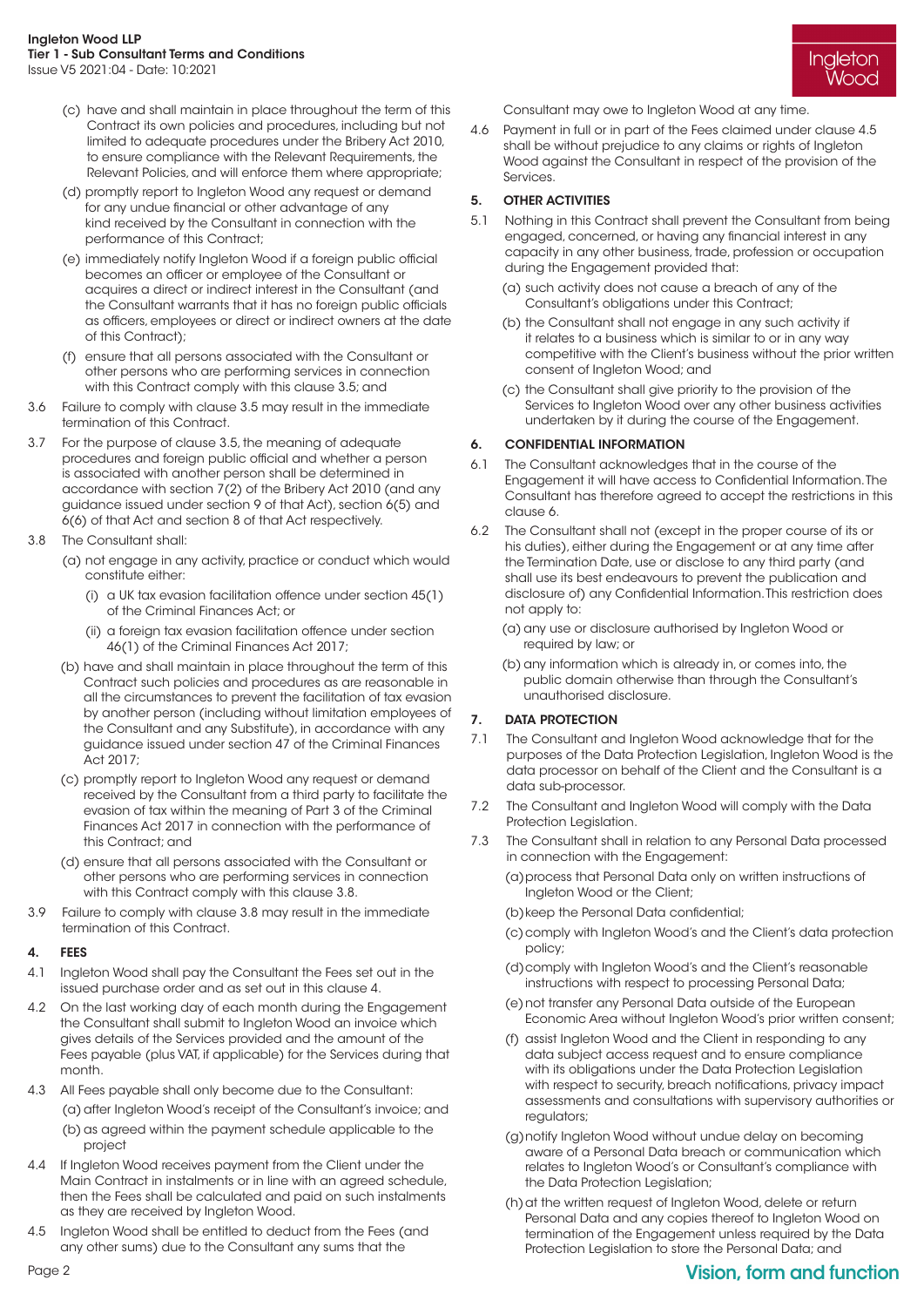- (i) maintain complete and accurate records and information to demonstrate compliance with this clause 7 and allow for audits by Ingleton Wood or Ingleton Wood's designated auditor.
- 7.4 The Consultant shall ensure that it has in place appropriate technical or organisational measures, reviewed and approved by Ingleton Wood, to protect against unauthorised or unlawful processing of Personal Data and against accidental loss or destruction of, or damage to, Personal Data, appropriate to the harm that might result from the unauthorised or unlawful processing or accidental loss, destruction or damage and the nature of the data to be protected, having regard to the state of technological development and the cost of implementing any measures. Such measures may include, where appropriate:
	- (a) pseudonymising and encrypting Personal Data;
	- (b) ensuring confidentiality, integrity, availability and resilience of its systems and services;
	- (c) ensuring that availability of and access to Personal Data can be restored in a timely manner after an incident; and
	- (d) regularly assessing and evaluating the effectiveness of the technical and organisational measures adopted by it.
- 7.5 Ingleton Wood does not agree to the Consultant appointing any third-party processor of Personal Data under this Contract.
- 7.6 The Consultant shall have personal liability for and shall indemnify Ingleton Wood and the Client for any loss, liability, costs (including legal costs), damages, or expenses resulting from any breach by the Consultant of the Data Protection Legislation, and shall maintain in force full and comprehensive Insurance Policies.

## 8. INTELLECTUAL PROPERTY

- 8.1 The Consultant hereby assigns to Ingleton Wood all existing and future Intellectual Property Rights in the Works and the Inventions and all materials embodying these rights to the fullest extent permitted by law. Insofar as they do not vest automatically by operation of law or under this Contract, the Consultant holds legal title in these rights and inventions on trust for Ingleton Wood.
- 8.2 The Consultant undertakes to Ingleton Wood:
	- (a) to notify to Ingleton Wood in writing full details of all Inventions promptly on their creation;
		- (b) to keep confidential the details of all Inventions;
		- (c) whenever requested to do so by Ingleton Wood and in any event on the termination of the Engagement, promptly to deliver to Ingleton Wood all correspondence, documents, papers and records on all media, recording or relating to any part of the Works and the process of their creation which are in its possession, custody or power;
		- (d) not to register nor attempt to register any of the Intellectual Property Rights in the Works, nor any of the Inventions, unless requested to do so by Ingleton Wood; and
		- (e) to do all acts necessary to confirm that absolute title in all Intellectual Property Rights in the Works and the Inventions has passed, or will pass, to Ingleton Wood.
- 8.3 The Consultant warrants that:
	- (a) it has not given and will not give permission to any third party to use any of the Works or the Inventions, nor any of the Intellectual Property Rights in the Works;
	- (b) it is unaware of any use by any third party of any of the Works or Intellectual Property Rights in the Works; and
	- (c) the use of the Works or the Intellectual Property Rights in the Works by Ingleton Wood will not infringe the rights of any third party.
- 8.4 The Consultant agrees to indemnify Ingleton Wood and keep it always indemnified against all or any costs, claims, damages or expenses incurred by Ingleton Wood, or for which Ingleton Wood may become liable, with respect to any intellectual property infringement claim or other claim relating to the Works or Inventions supplied by the Consultant to Ingleton Wood

Ingleton Wooc

during the course of providing the Services. The Consultant shall maintain adequate liability insurance coverage and shall supply a copy of the policy to Ingleton Wood on request. Ingleton Wood may at its option satisfy such indemnity (in whole or in part) by way of deduction from any payments due to the Consultant.

- 8.5 The Consultant acknowledges that no further remuneration or compensation other than that provided for in this Contract is or may become due to the Consultant in respect of the performance of its obligations under this clause 8.
- 8.6 The Consultant undertakes to execute all documents, make all applications, give all assistance and do all acts and things, at the expense of Ingleton Wood and at any time either during or after the Engagement, as may, in the opinion of Ingleton Wood, be necessary or desirable to vest the Intellectual Property Rights in, and register or obtain patents or registered designs in, the name of Ingleton Wood and to defend Ingleton Wood against claims that works embodying Intellectual Property Rights or Inventions infringe third party rights, and otherwise to protect and maintain the Intellectual Property Rights in the Works.

### 9. INSURANCE AND LIABILITY

- 9.1 The Consultant shall have liability for and shall indemnify Ingleton Wood for any loss, liability, costs (including reasonable legal costs), damages or expenses arising from any breach by the Consultant of the terms of this Contract including any negligent or reckless act, omission, or default in the provision of the Services and shall accordingly maintain in force during the Engagement full and comprehensive Insurance Policies.
- 9.2 The Consultant shall ensure that the Insurance Policies are taken out with reputable insurers acceptable to Ingleton Wood and that the level of cover and other terms of insurance are acceptable to and agreed by Ingleton Wood.
- 9.3 The Consultant shall on request supply to Ingleton Wood copies of the Insurance Policies and evidence that the relevant premiums have been paid.
- 9.4 The liability of Ingleton Wood shall be limited to such sum as would be just and equitable for Ingleton Wood to pay having regard to the extent of the responsibility of Ingleton Wood for the loss or damage suffered on the basis that all other consultants and any subcontractors who have a liability shall be deemed to have provided contractual undertakings to the Consultant on terms no less onerous than those applying in the case of this Contract and shall be deemed to have paid to the Consultant such sums as it would be just and equitable for them to pay having regard to the extent of their responsibility for such loss or damage.
- 9.5 The Consultant shall comply with all terms and conditions of the Insurance Policies at all times. If cover under the Insurance Policies shall lapse or not be renewed or be changed in any material way or if the Consultant is aware of any reason why the cover under the Insurance Policies may lapse or not be renewed or be changed in any material way, the Consultant shall notify Ingleton Wood without delay.
- 9.6 Nothing in this Contract shall limit or exclude the liability of either party for:
	- (a) death or personal injury caused by its negligence, of the negligence of its employees, agents or sub-contractors (as applicable);
	- (b) fraud or fraudulent misrepresentation or wilful default; and
	- (c) any matter for which it would be unlawful to exclude or restrict liability.
- 9.7 Subject to clause 9.6, Ingleton Wood shall not, under any circumstances whatever be liable to the Consultant, whether in contract, tort (including negligence), equity (including restitution), breach of statutory duty, or otherwise, for:
	- (a) loss of profits;
	- (b) loss of sales or business;
	- (c) loss of agreements or contracts;
	- (d) loss of anticipated savings;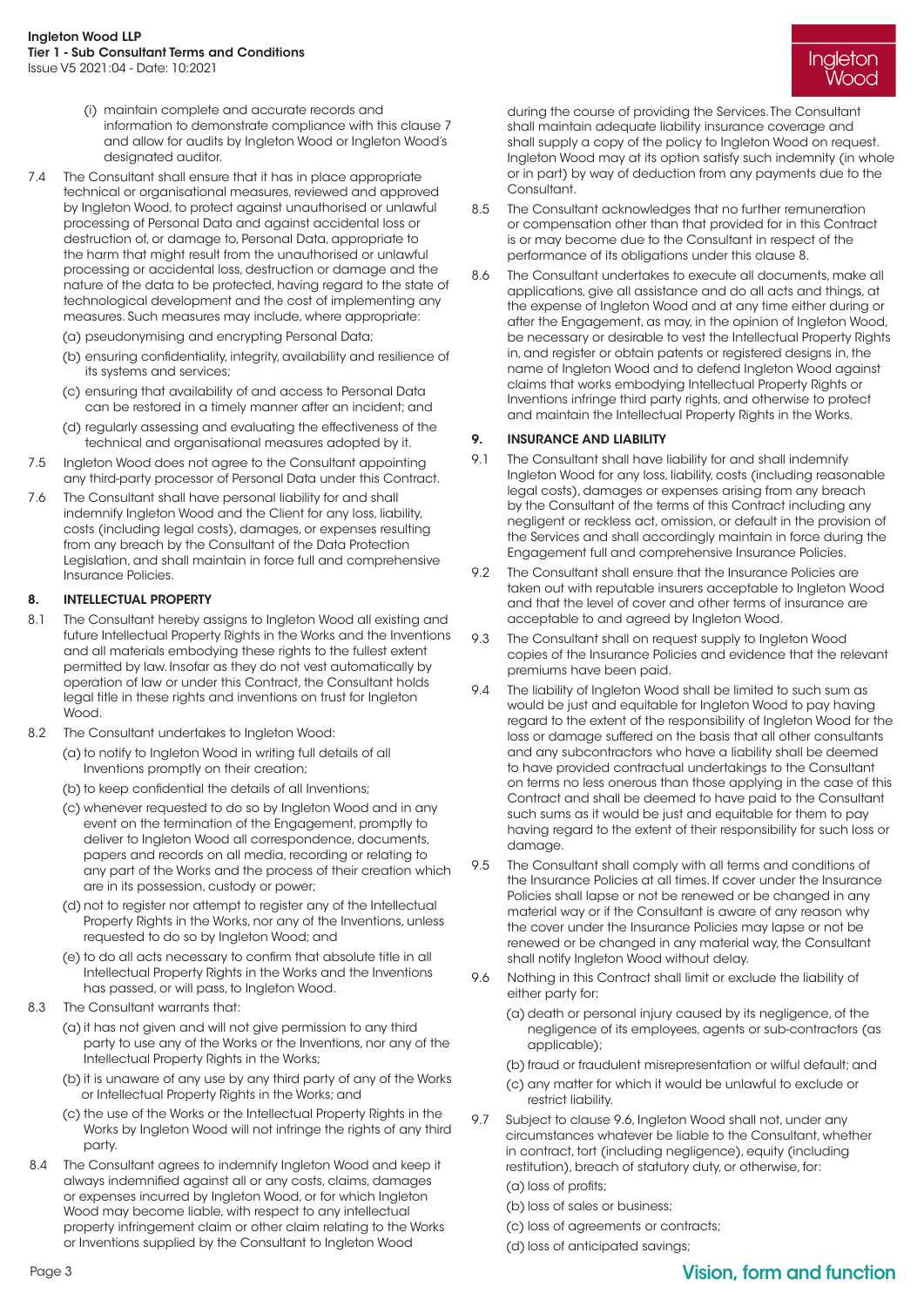Ingleton Wooc

- (e) loss of use or corruption of software, data or information;
- (f) loss of or damage to goodwill; and
- (g) indirect or consequential loss.
- 9.8 Subject to clauses 9.6 and 9.7, Ingleton Wood's total liability to the Consultant shall not exceed the Fees.
- 9.9 Subject to clause 9.6 the Consultant's total liability to Ingleton Wood shall not exceed the Liability Cap.
- 9.10 This clause 9 shall survive termination of the Contract.

## 10. TERMINATION

- 10.1 Notwithstanding the provisions of clause 2.4, Ingleton Wood may terminate the Engagement with immediate effect without notice and without any liability to make any further payment to the Consultant (other than in respect of amounts accrued before the Termination Date) if at any time:
	- (a) the Consultant commits any gross misconduct affecting the business of either Ingleton Wood or the Client;
	- (b) the Main Contract terminates for any reason;
	- (c) the Consultant commits any serious or repeated breach or non-observance of any of the provisions of this Contract or refuses or neglects to comply with any reasonable and lawful directions of Ingleton Wood;
	- (d) the Consultant is, in the reasonable opinion of Ingleton Wood, negligent or incompetent in the performance of the Services;
	- (e) the Consultant makes a resolution for its winding up, makes an arrangement or composition with its creditors or makes an application to a court of competent jurisdiction for protection from its creditors or an administration or windingup order is made or an administrator or receiver is appointed in relation to the Consultant;
	- (f) the Consultant breaches the obligations contained in clause 3.8 to clause 3.9;
	- (g) the Consultant commits any breach of Ingleton Wood's of the Client's policies and procedures; or
	- (h) the Consultant commits any offence under the Bribery Act 2010.
- 10.2 The rights of Ingleton Wood under clause 10.1 are without prejudice to any other rights that it might have at law to terminate the Engagement or to accept any breach of this Contract on the part of the Consultant as having brought the agreement to an end. Any delay by Ingleton Wood in exercising its rights to terminate shall not constitute a waiver of these rights.

## 11. OBLIGATIONS ON TERMINATION

- 11.1 On the Termination Date the Consultant shall,
	- (a) immediately deliver to Ingleton Wood all original Confidential Information which is in its or his possession or under its control;
	- (b) subject to Ingleton Wood's data retention guidelines, irretrievably delete any information relating to the business of Ingleton Wood or the Client stored on any magnetic or optical disk or memory and all matter derived from such sources which is in its possession or under its control outside the premises of Ingleton Wood or the Client. For the avoidance of doubt, the contact details of business contacts made during the Engagement are regarded as Confidential Information, and as such, must be deleted from personal social or professional networking accounts; and
	- (c) provide a signed statement that it or he has complied fully with its or his obligations under this clause 11, together with such evidence of compliance as Ingleton Wood may reasonably request.

### 12. DISPUTES

- 12.1 Complaints will be initially dealt with under the provisions of Ingleton Wood's Complaints Handling Policy, a copy of which is available upon request.
- 12.2 If a dispute arises out of or in connection with this Contract or

the performance, validity, or enforceability of it ("Dispute") then except as expressly provided in this Contract, the parties shall follow the procedure set out in this clause:

- (a) either party shall give to the other written notice of the Dispute, setting out its nature and full particulars ("Dispute Notice"), together with relevant supporting documents. On service of the Dispute Notice, a director of the Consultant and a director of Ingleton Wood shall attempt in good faith to resolve the Dispute;
- (b) if the director of the Consultant and the director of Ingleton Wood are for any reason unable to resolve the Dispute within 30 days of it being referred to them, the parties will attempt to settle it by mediation in accordance with the CEDR Model Mediation Procedure. Unless otherwise agreed between the parties, the mediator shall be nominated by CEDR. To initiate the mediation, a party must serve notice in writing ("ADR notice") to the other party to the Dispute, requesting a mediation. A copy of the ADR notice should be sent to CEDR. The mediation will start not later than 14 days after the date of the ADR notice.
- 12.3 The commencement of mediation shall not prevent the parties commencing or continuing court proceedings in relation to the Dispute under clause 20 which shall always apply.
- 12.4 If a dispute or difference arises under this agreement which either party wishes to refer to adjudication, the Scheme for Construction Contracts (England and Wales) Regulations 1998 (as amended) ("the Scheme") shall apply except that for the purposes of the Scheme the adjudicator nominating body shall be the Royal Institution of Chartered Surveyors.

## 13. STATUS

The relationship of the Consultant to Ingleton Wood will be that of independent contractor and nothing in this Contract shall render it an employee, worker, agent or partner of Ingleton Wood or the Client and the Consultant shall not hold itself out as such.

## 14. NOTICES

- 14.1 Any notice given to a party under or in connection with this Contract shall be in writing and shall be delivered by hand or by pre-paid first-class post or other next working day delivery service at the address given in this Contract or as otherwise notified in writing to the other party.
- 14.2 Unless proved otherwise, any notice shall be deemed to have been received:
	- (a) if delivered by hand, at the time the notice is left at the address given in this Contract or given to the addressee; and
	- (b) if sent by pre-paid first-class post or other next working day delivery service, at 9.00 am on the second Business Day after posting or at the time recorded by the delivery service.
- 14.3 If deemed receipt under clause 14.2 would occur outside business hours in the place of receipt, it shall be deferred until business hours resume. In this clause 14.3, business hours means 9.00am to 5.00pm Monday to Friday on a day that is not a public holiday in the place of receipt.
- 14.4 This clause does not apply to the service of any proceedings or other documents in any legal action or, where applicable, any other method of dispute resolution.

### 15. ENTIRE AGREEMENT

- 15.1 This Contract constitutes the entire agreement between the parties and supersedes and extinguishes all previous agreements, promises, assurances, warranties, representations, and understandings between them, whether written or oral, relating to its subject matter.
- 15.2 Each party acknowledges that in entering into this Contract it does not rely on, and shall have no remedies in respect of, any statement, representation, assurance or warranty (whether made innocently or negligently) that is not set out in this Contract.
- 15.3 Each party agrees that it shall have no claim for innocent or negligent misrepresentation or negligent misstatement based